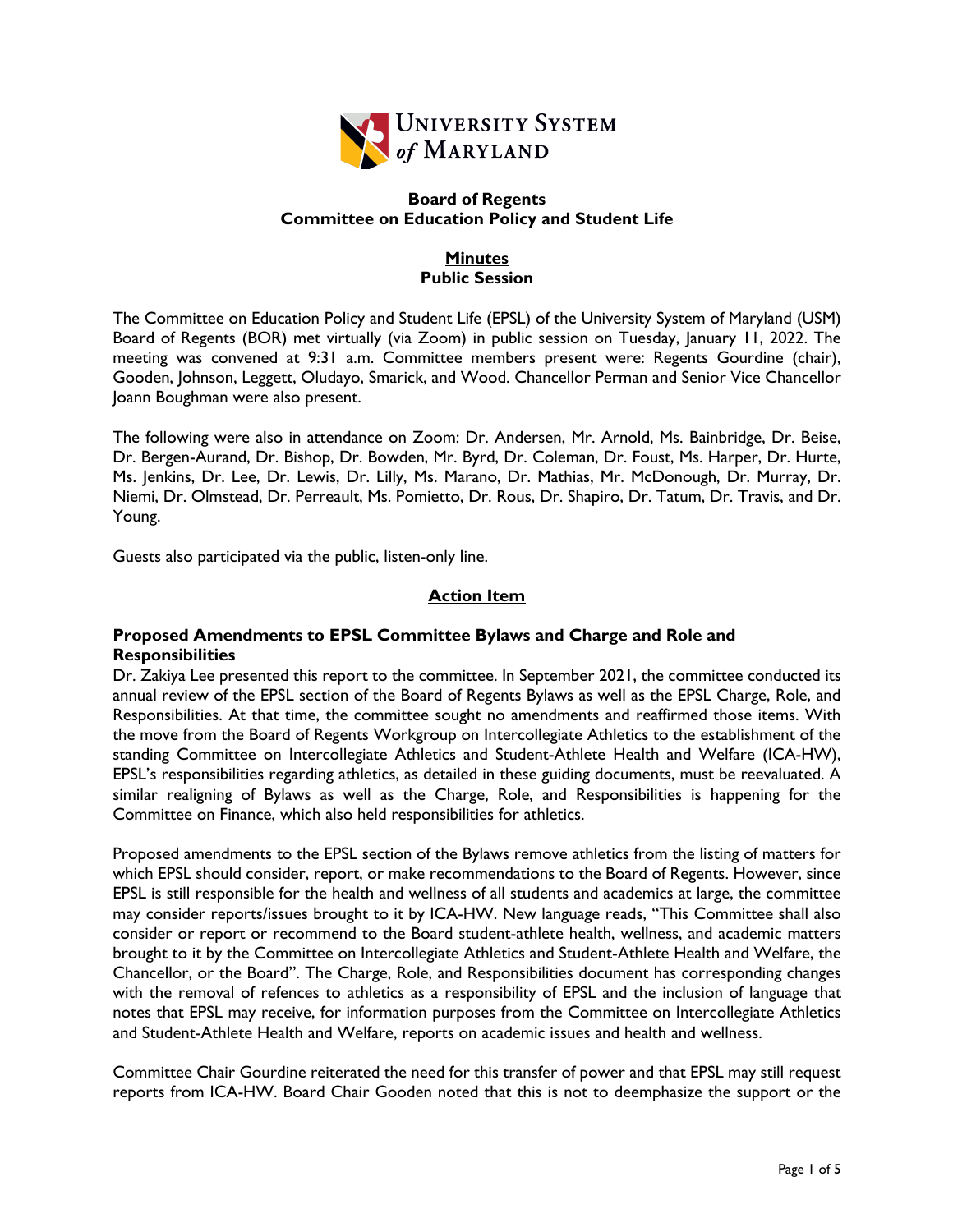importance of EPSL's role regarding the academic success and health and wellness of students, but direct responsibility for this particular subset of students shall now fall under the Committee on Intercollegiate Athletics and Student-Athlete Health and Welfare. At the end of a year or so, the Board Chair and the chairs of the affected committees will analyze the status of this transfer of responsibilities to ensure the necessary work and coverage is in place. Regent Wood noted his initial thought that a regular, standard report from ICA-HW to EPSL was in order, but, with the amendments offered and the assurances provided by Regents Gooden and Gourdine, Regent Wood is satisfied that the work is in good shape.

The Chancellor recommends that the Education Policy and Student Life Committee recommend that the Board of Regents approve the proposed amendments to the EPSL Committee section of Bylaws and the EPSL Charge and Role and Responsibilities.

The motion was moved by Regent Gooden, seconded by Regent Smarick, and passed unanimously.

Vote Count: Yeas: 6 Nays: 0 Abstentions: 0

#### **Information Items**

## **Winter/Spring 2022 Update**

Chair Gourdine noted that since many of the campus issues that are affected by the pandemic fall under EPSL's purview, she asked Dr. Joann Boughman, Senior Vice Chancellor for Academic and Student Affairs, to give an update as to where we are at this point. Highlights of Dr. Boughman's presentation include:

- USM institutions' Presidents are meeting more frequently now, as the Omicron surge is serious and overwhelming
- With the exception of some clinical and lab rotations, most of our universities have gone remote/vitural for the academic winter session
- Telework was being encouraged by all presidents last week, and by many this week and next
- USM and the institutions are strongly recommending boosters shots for all students and employees. Institutions have the authority to require boosters for all if they deem that necessary for health and safety, but the USM is only requiring boosters for all students who live in residence halls. Booster shots are being provided on campus.
- Institutions are making decisions about whether they will begin the Spring semester in-person or virtually. There is no USM-wide guidance or requirement, but all are connecting with local and state public health officials to get expert advice.

Chair Gourdine thanked all who have been in the trenches of this work since March 2020. Regent Wood also recognized the good and important work being done and noted that the USM Communications and Marketing team and local press is recognizing that work.

#### **Results of Periodic (7-Year) Reviews of Academic Programs**

Dr. Antionette Coleman, Assistant Vice Chancellor for Academic Affairs, presented this report to the committee. COMAR requires that existing academic programs are reviewed every seven years. A format for the reports is standardized and includes information on enrollments and degrees awarded, internal and external reviews, and institutional recommendations and actions. The periodic program review process includes an internal self-study that is conducted by the program at the departmental level and reviewed by external reviewers. The respective dean and the provost review the recommendations and draft full report prior to submission for additional review by staff in the USM Academic and Student Affairs. Comments are shared with the institutions for appropriate action prior to final submission. Institutional action plans are decided upon primarily by the provost or dean, both of whom are responsible to monitor academic quality and productive use of resources. Copies of the complete program review summaries are available from the USM Office of Academic and Student Affairs.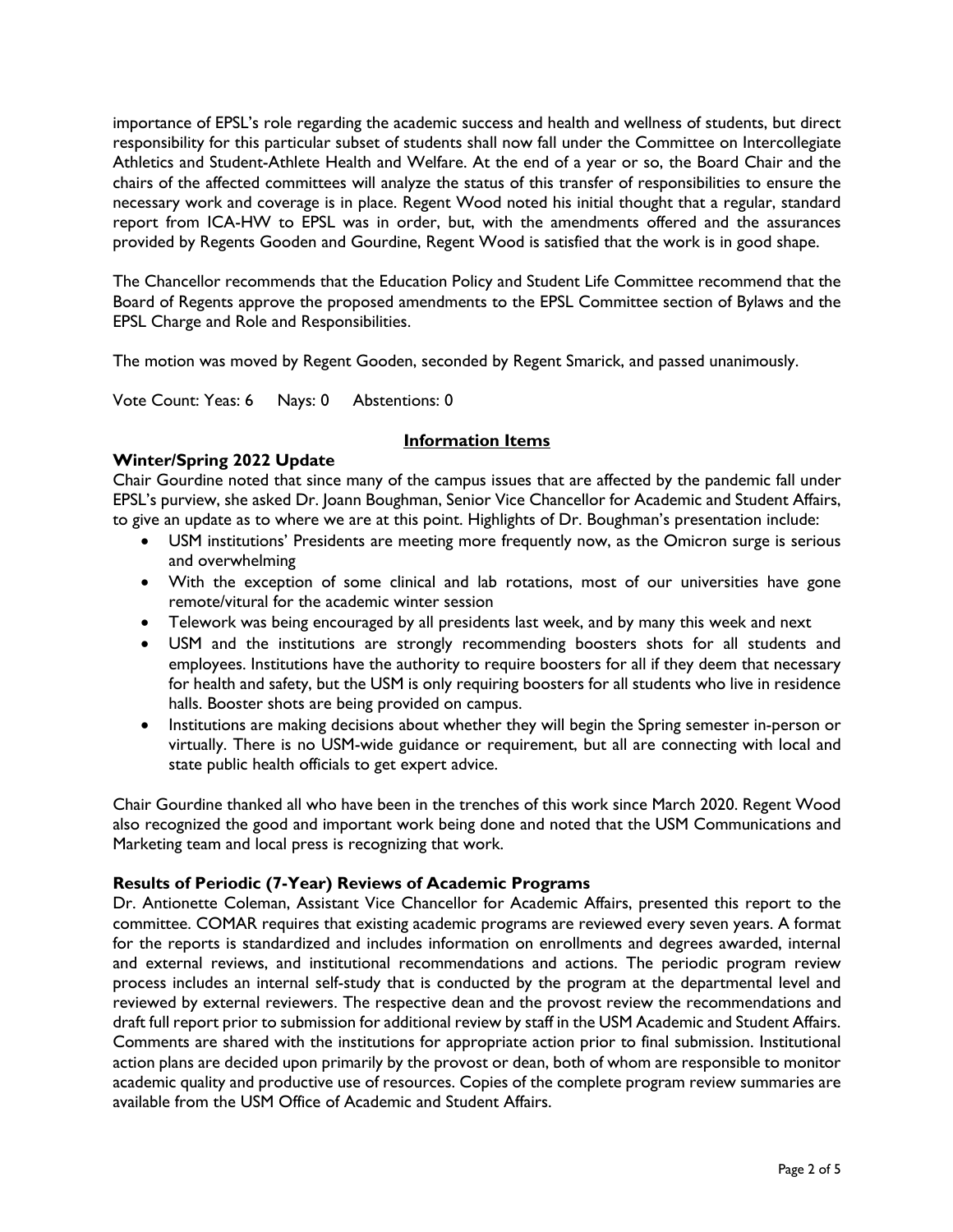Dr. Coleman shared that 130 academic degree and certificate programs were reviewed in 2020-2021. This is a significant increase over last year's 72 programs. Specific programs at the following schools underwent program accreditation reviews: Bowie State University; University of Baltimore; University of Maryland, Baltimore; University of Maryland, Baltimore County; University of Maryland, College Park; and University of Maryland Eastern Shore. According to the Maryland Higher Education Commission (MHEC), the following thresholds designate programs as low productivity programs: Bachelor's: < 5 in most recent year or a total of 15 in last three years; Master's: < 2 in most recent year or a total of 6 in last three years; Doctorate: < 1 in most recent year or a total of 3 in last three years. Accordingly, 14 of the 130 reviewed programs are considered low degree producing programs. These 14 comprise 11%, which is a huge improvement over last year (although it should be noted that last year's review was of a different set of programs). The types of programs identified in this report as low productivity include six bachelor's degree programs, four master's degree programs, three postbaccalaureate certificates, and one post master's certificate. The report also includes two programs that have been suspended and discontinued since their last seven-year program review. These actions were taken by the institutions and are the result of low enrollments and low degree productivity.

Dr. Coleman noted that MHEC is reviewing low productivity definitions and guidelines and how programs are reviewed. Dr. Boughman hopes that such a review will lead to standards that account for programs with lower enrollments that are designed for other purposes and may not need to be highlighted as problematic. Regent Gooden asked what happens to programs that are low productivity and if suspension is a precursor for discontinuation. Dr. Coleman shared that institutions determine if one of their programs will be suspended, discontinued, or redesigned and, yes, a program can be suspended for three years before it is redesigned or all students have advanced through and the program is discontinued. Regent Gooden also asked how stackable credentials, which are not designed to lead to a degree, fare in this type of review. Dr. Boughman said they would not fare well, but that with changes afoot in higher education, we know we need to begin addressing how those innovations are seen in this light. Dr. MJ Bishop (Kirwan Center for Academic Innovation) concurred and shared that she and Dr. Coleman have already begun these conversations.

Regent Gourdine thanked Dr. Coleman and all who are making sure we adhere to regulatory standards and Board standards to review these programs for productivity, relevance, and more.

#### **Report on Extramural Funding – FY 2021**

Dr. Zakiya Lee, Assistant Vice Chancellor for Academic and Student Affairs, presented this report to the committee. This annual report details extramural awards received by USM institutions in support of specific initiatives in research, education, or service in FY 2021. This report provides information on how many proposals each institution generated, how many rewards were received, and the total amount of funding. In addition to detailed information by institution and funding source for FY 2020 and FY 2021, the report also provides five years of summary data by institution for comparison purposes. In FY 2021, the System received a total of \$1,598,843,604.81 in extramural funding, a 3.6% increase from the FY 2020 total of \$1,542,951,565.87. UMB and UMCP garnered the largest extramural funding totals among System institutions. BSU, CSU, FSU, SU, TU, UMB, UMBC, UMCP, and UMES obtained higher levels of extramural funding than in FY 2020.

Dr. Lee cautioned against too much analysis on specific institutions in a given year, as big shifts up or down in funding can be caused by one or two large grants or other factors that aren't detailed in the data we gather. It's important to note that even with the fluctuations, no institution has steadily declined. Only three institutions are down from last year, and two of those decreases are nominal. It should also be noted that the 24% decrease at UMGC and the 119% increase at Towson are swings back closer to their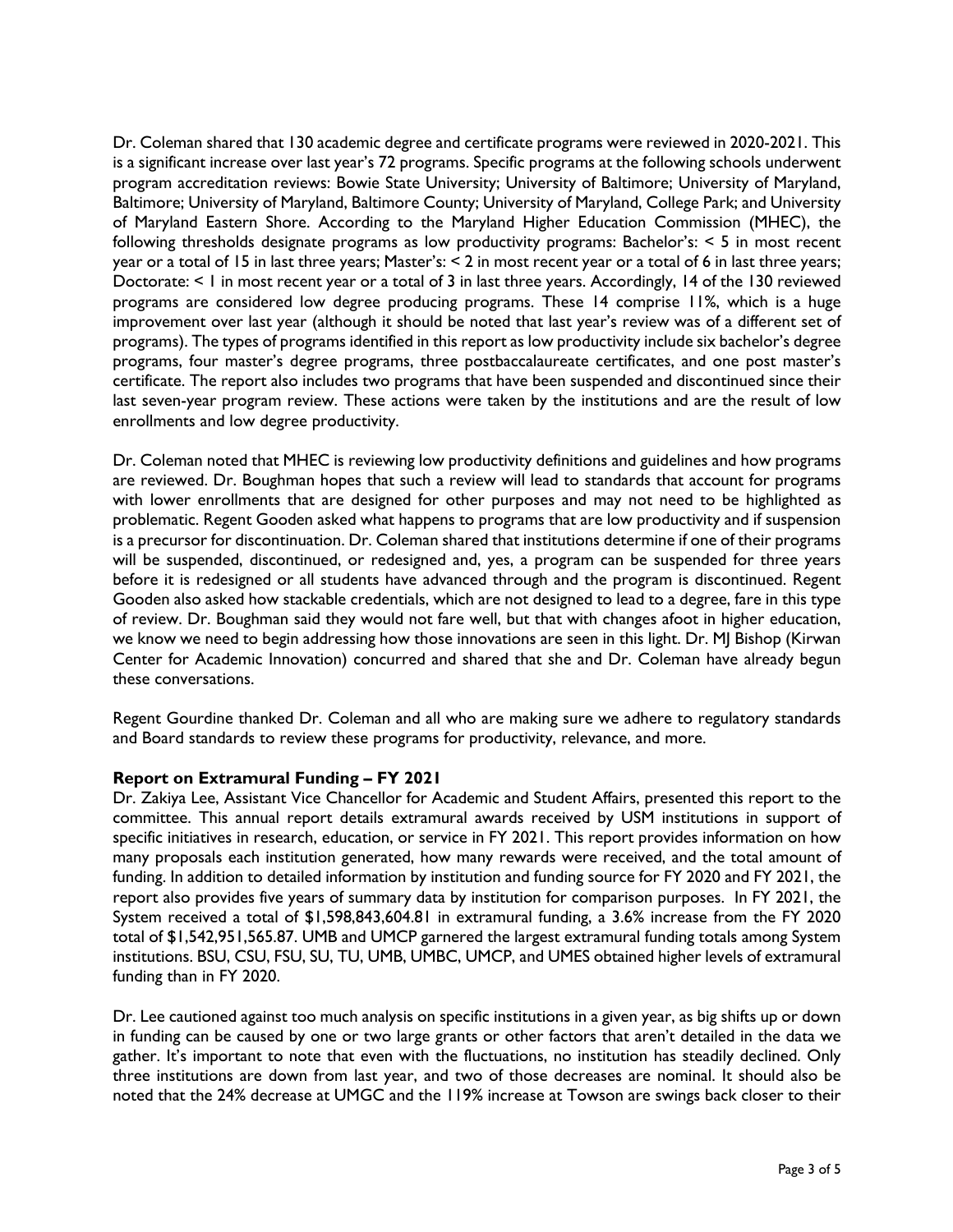pre FY 2020 numbers. For both schools, FY 2020 was the standout year; their FY 2021 funding is more standard.

As has been the case for years, the federal government accounts for the majority (60.5% this year) of USM's grand total. However, without funding from the state government, corporations, foundations, and other sources, our faculty and institutions would not be as successful as they are. Institutions whose funding levels increased this year attribute those increases to the diversification of funding streams, intrainstitutional partnerships and coordination, closer tracking of individual faculty federal awards, and growth in State partnerships.

### **Notification of Awards: Regents Scholars – Academic Year 2021-2022 and Elkins Professorships – FY 2022**

Annually, the University System of Maryland Office of Academic and Student Affairs facilitates the distribution of scholarships to students and research funds in support of its faculty. Dr. Antoinette Coleman, Associate Vice Chancellor for Academic Affairs, shared information about the USM Regents Scholars Program, and Dr. Zakiya Lee, Assistant Vice Chancellor for Academic and Student Affairs, shared information about the Elkins Professorship.

The USM Regents Scholars Program was created to provide outstanding students with the financial freedom to pursue academic studies at USM institutions. Consideration is given to exceptional students, both first-year and transfer students, applying for admission to full-time undergraduate programs at one or more of the University System of Maryland institutions. Substantial endowments have been established by individuals and corporations in order to cover the estimated cost of attendance for tuition and fees, living expenses, and academic materials. Some Regents Scholarships have additional criteria relating to particular disciplines or to students' demonstration of financial need. Some scholarships have no qualifying factor other than merit. The awards are funded in part by endowments established by University System benefactors committed to academic excellence. A typical full scholarship for a first-year student or transfer student for 2021-22 would be \$24,772 (average) per year and includes the costs of in-state tuition, fees, room and board, and academic materials. Partial scholarships were also awarded. For academic year 2021-2022, 12 new and 12 continuing students were awarded approximately \$325,869. Dr. Coleman reminded the Committee that the entire Board was shown an example of how transformational these scholarships are when, during the November full BOR meeting, scholarship recipient and Salisbury student, Julia Mohr, spoke about her experiences at SU and as an active Army Airborne Reservist.

The Wilson H. Elkins Professorship is supported by endowed funds and designated to supplement an existing faculty line and/or to support faculty research. Special effort is made to bestow the award in those areas where the Elkins Professor will have an opportunity to make an important contribution to the teaching, research, and public service mission of the institution and the entire USM. The Professorship is an opportunity for the faculty member and institution to build on their strengths to be of greater service to its students and to society. For FY 2022, awards have been presented to:

Towson University to support the work of Dr. Paz Galupo, Professor of Psychology, who will use Professorship funds to understand the unique legal and cultural factors that impact the health care experiences of and lead to health disparities for transgender and nonbinary Marylanders. Year 1 of \$30,000 per year for two years

The University of Maryland, Baltimore to support the work of Dr. Radi Masri, Professor in the University of Maryland School of Dentistry and University of Maryland School of Medicine, who will use Professorship funds to conduct research to understand barriers that prevent adult minorities from improving their oral health in the local community and increase access to advanced dental care. \$58,000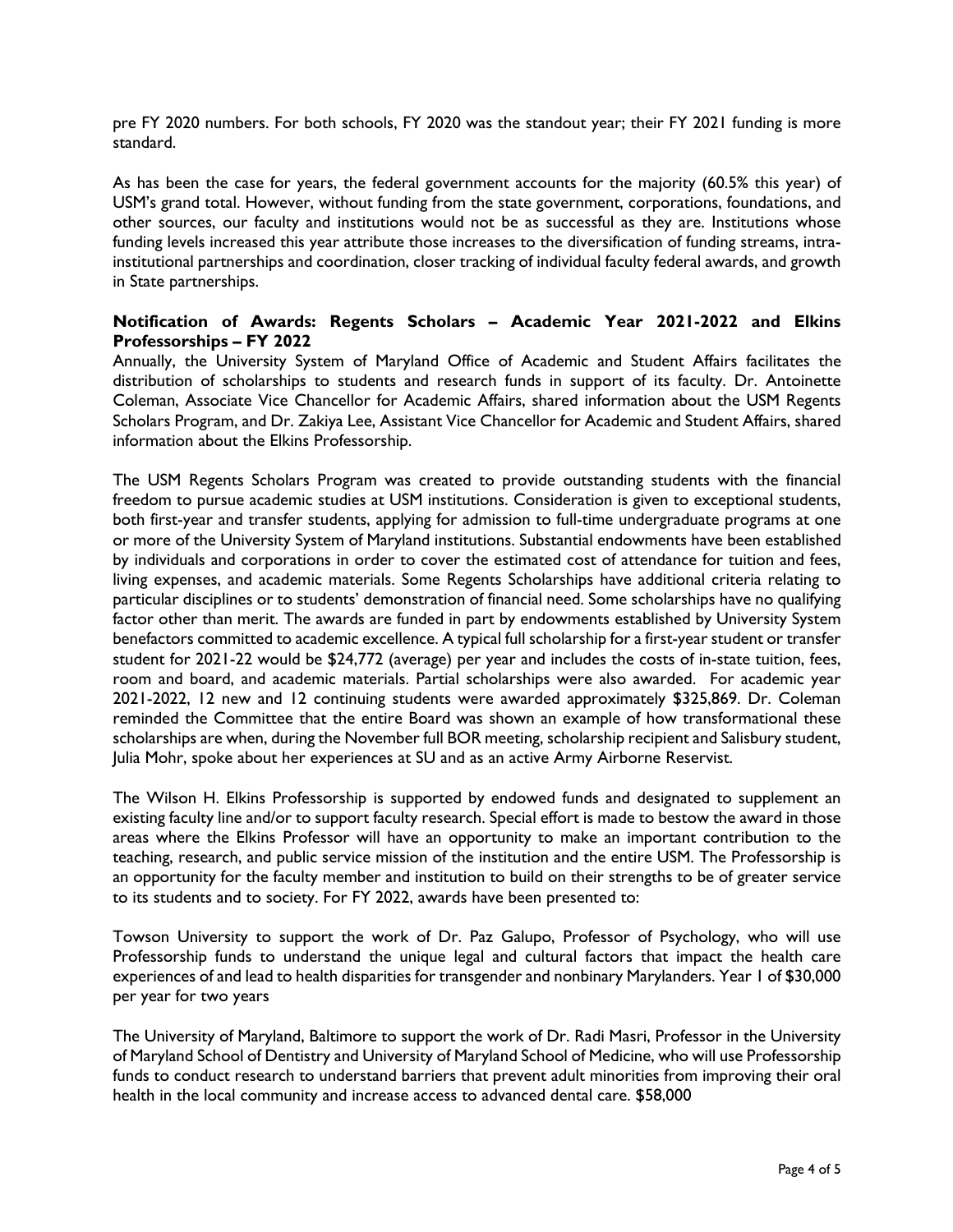The University of Maryland, Baltimore to support the work of Dr. Heather B. Congdon, PharmD, BCPS, CDE, FNAP, Co-Director of UMB's Center for Interprofessional Education, who will use Professorship funds to collaborate with the Kirwan Center for Academic Innovation to scale up targeted Interprofessional Education recommendations from the 2018 USM report "Strengthening Maryland's Health Care Workforce" through a digital badging initiative. \$40,000

The University of Maryland Center for Environmental Science to support the work of Dr. Lora A. Harris, Associate Professor, Chesapeake Biological Laboratory, who will use Professorship funds to integrate regional and national work into multiple institutions and underserved communities in Maryland to diversify STEM and improve learning outcomes and the engagement of underrepresented students in the environmental and ocean sciences. \$40,000

The University of Maryland, College Park to support the work of Dr. Don DeVoe, Professor and Associate Chair for Research and Administration in the Department of Mechanical Engineering, who will use Year 2 of his Professorship award to continue developing a novel platform enabling fully automated manipulation of individual cancer and immune cells from highly limited patient samples - technology aimed at enabling a new approach to personalized cancer immunotherapy. Year 2 of \$30,000 per year for two years

#### **Motion to Adjourn**

Regent Gourdine thanked all for a productive meeting. She called for a motion to adjourn and reconvene in closed session to address the BOR Faculty Awards and honorary degree nominations. The motion was moved by Regent Gooden, seconded by Regent Smarick, and unanimously approved. Regent Gourdine adjourned the meeting at 10:36 a.m.

Respectfully Submitted, Regent Michelle Gourdine Chair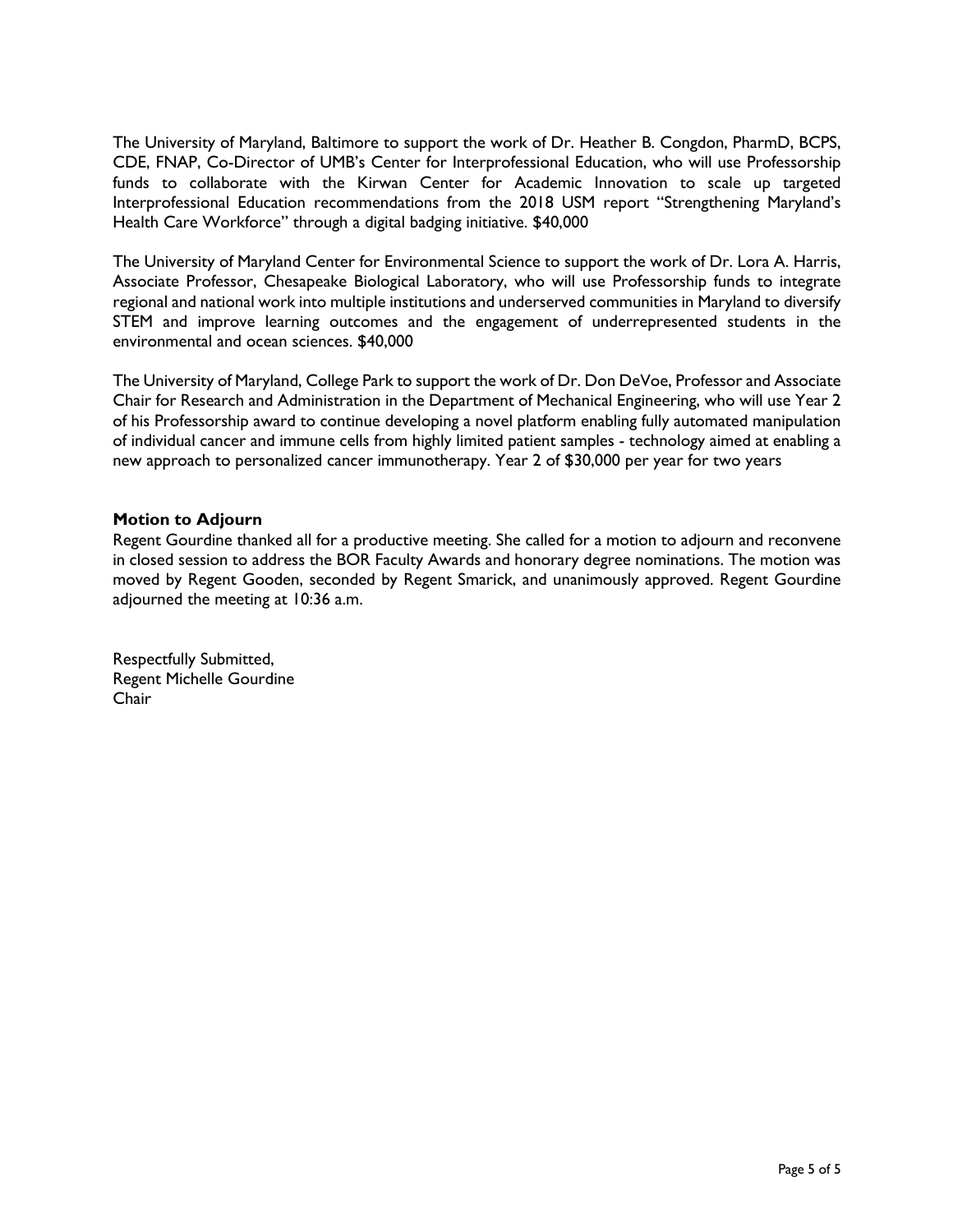

# **Board of Regents Committee on Education Policy and Student Life**

# **Minutes Closed Session**

The Committee on Education Policy and Student Life (EPSL) of the University System of Maryland (USM) Board of Regents (BOR) met virtually (via Zoom) in public session on Tuesday, January 11, 2022. The meeting was convened at 10:40 a.m. Committee members present were: Regents Gourdine (chair), Gooden, Johnson, Leggett, Oludayo, Smarick, and Wood. Chancellor Perman and Senior Vice Chancellor Joann Boughman were also present.

The following were also in attendance on Zoom: Ms. Bainbridge, Dr. Lee, and Mr. McDonough.

# **Action Items**

# **Board of Regents Faculty Awards Recommendations**

Dr. Zakiya Lee, Assistant Vice Chancellor for Academic and Student Affairs, presented this item to the committee. The Council of University System Faculty's (CUSF) Regents Faculty Awards Committee reviewed 45 nominations from 11 institutions and recommends 17 awards to honor 17 individuals. The committee is recommending the maximum of 4 awards in each of the following categories – mentoring, public service, teaching, and research/scholarship/or creative activity. They are also recommending one award in the innovation category. Those approved will receive a \$2,000 award and a plaque. Summaries of the backgrounds of prospective award recipients were given to the regents, and nominees' full portfolios are available upon request. Dr. Lee served as USM liaison to the review process and affirms that all proper protocols, as outlined in CUSF-developed guidelines, were followed to ensure a fair and honest review and selection process.

The Chancellor recommends that the Committee on Education Policy and Student Life recommend that the Board of Regents approve the recommendations of the CUSF Regents Faculty Awards Committee and present the awards to the faculty members during the April 2022 BOR meeting. The motion was moved by Regent Gooden, seconded by Regent Smarick, and unanimously approved.

Vote Count: Yeas: 6 Nays: 0 Abstentions: 0

# **Honorary Degree Nominations**

Dr. Zakiya Lee, Assistant Vice Chancellor for Academic and Student Affairs, presented this item to the committee. In accordance with the Board of Regents Policy on the Awarding of Honorary Degrees (III-3.00), institutions have submitted nominations for honorary degrees. As the policy stipulates, the full Board will act on the nominations at its February meeting based upon EPSL's recommendations. After the final approval of the nominations, presidents may begin to arrange for the awarding of the honorary degrees. The degrees may be conferred at any time within five years of approval unless withdrawn by the Board for cause. Institutions and USM staff have vetted the nominees and there are no reputational concerns. Additionally, as required by the policy, institutions